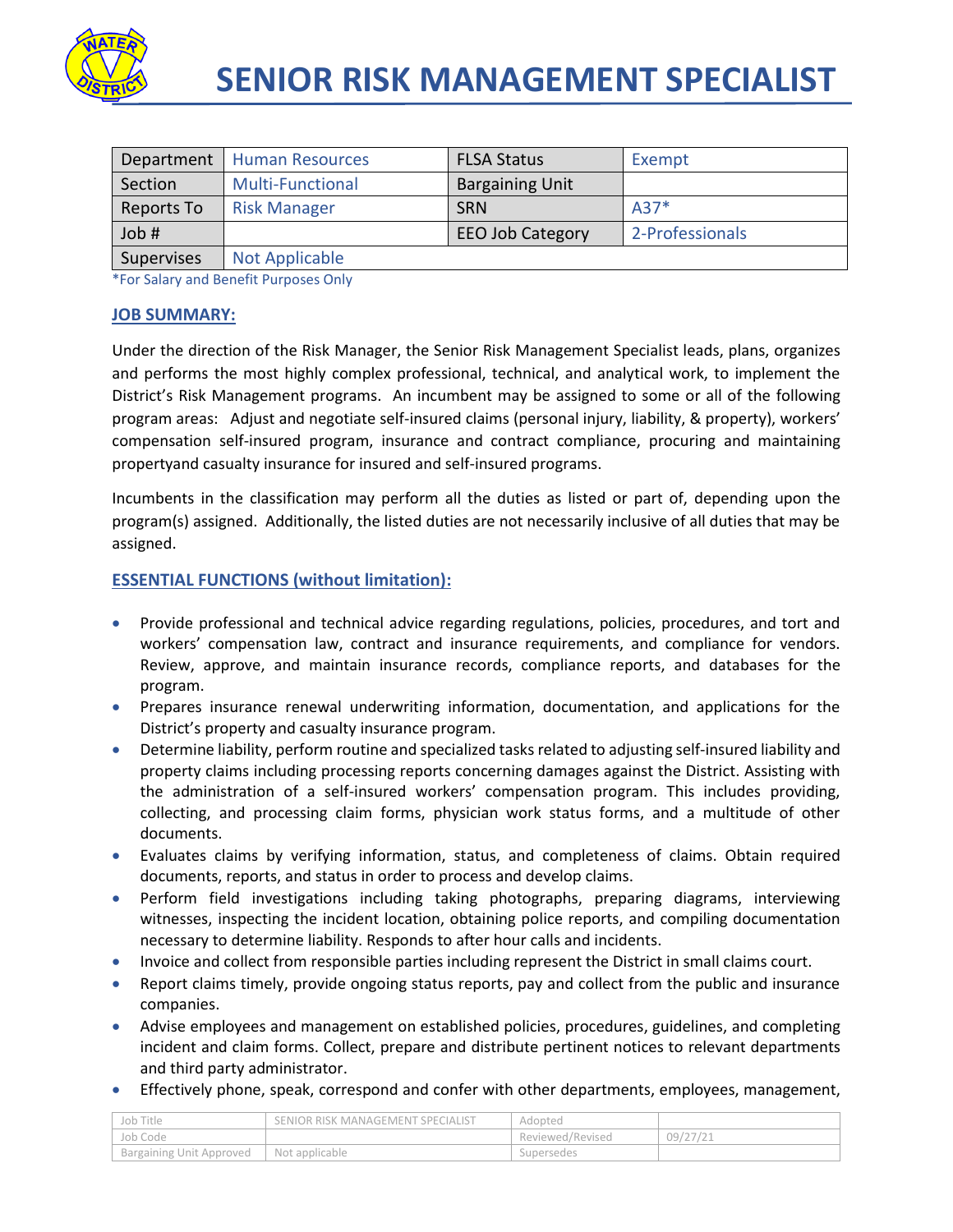

the general public, claimants, witnesses, attorneys, third-party administrators, and board of directors.

- **•** Perform the interactive process meetings and appropriate documentation regarding workers' compensation cases for reasonable accommodation in accordance with the Fair Employment and Housing Act (FEHA) and the Americans with Disabilities Act (ADA).
- Creates, maintains and updates files according to established internal departmental procedures by using chronological, and alphabetical filing systems either manually and/or electronically to ensure that accurate data is kept on claims status; updates records to show claims information at various stages of processing.
- Prepare and present Board Action Items (BAI) within respective program area(s).
- Write correspondence and prepare reports on a variety of technical, professional and legal matters; deliver associated presentations on same.
- Conduct special studies as assigned; prepares reports on various programs; prepares recommendations for consideration to management.
- **Interpret and explain risk management provisions of laws, rules, policies, ordinances and agreements** to District officials, employees, employee organizations, and the public.
- **Perform daily activities in accordance with applicable risk management policies, procedures, methods** and techniques.
- Perform data analysis and report preparation-incorporating determinations into recommendations.
- Provide efficient and effective assistance and service to District employees and external customers.
- Train and advise staff; provide information and guidance on applicable policies, procedures, methods and techniques; respond to questions and assist in reviewing work products.
- Utilize computer software and/or claims-related information systems to perform duties, and train users on same.
- Evaluate assigned programs and review policies, procedures, and methods used relative to effective utilization of resources and achievement of goals; formulates, develops, recommends, and/or implements action for program improvement.
- Prepare budget forecasts, monitor and audit certain District activities, legal fees, insurance, process monthly invoices, and prepare claim status reports.
- Analyze and evaluate district's contractual exposure to risk.
- Lead in the development, implementation and evaluation of new or revised policies or programs
- Prepare reports for in-house decision-making and professional/technical correspondence, including Board of Directors communications; training; make oral presentations of findings and conclusions.
- Serve as a lead for professional, technical and clerical staff to support daily program operations of the Department.
- Performs general office duties, which include special projects, filing, operating a computer work station, answering phones, or any other tasks that fall under the Risk Management sections umbrella. May perform all or some of the responsibilities, included but limited to any other duties assigned by the District

# **MINIMUM QUALIFICATIONS:**

### **Knowledge of:**

 Fundamental principles and practices of public sector liability claims, general insurance claims, policies, and practices, insurance, contracts, and workers' compensation.

| Job Title                | SENIOR RISK MANAGEMENT SPECIALIST | Adopted          |          |
|--------------------------|-----------------------------------|------------------|----------|
| Job Code                 |                                   | Reviewed/Revised | 09/27/21 |
| Bargaining Unit Approved | Not applicable                    | Supersedes       |          |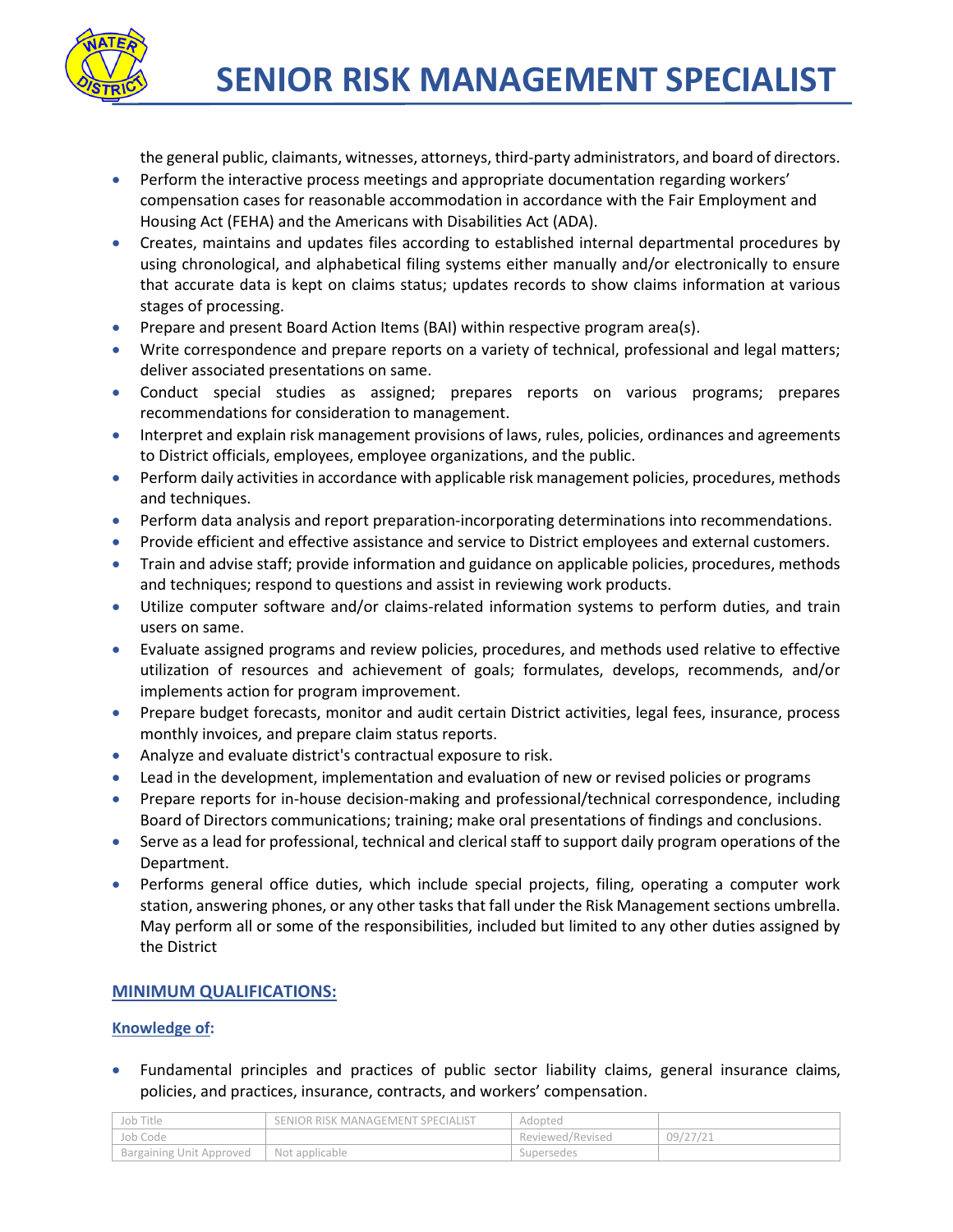

- Techniques and methodologies used in claim investigations,evaluation, adjustment and settlement.
- Pertinent laws, codes, resolutions, and ordinances dealing with claims against special districts; departmental policies, rules and regulations.
- **Research and statistical analysis practices.**
- Principles of technical report preparation and professional business writing.
- Principles of effective presentations and public speaking.
- Principles and practices of effective customer service.
- **•** Principles of insurance reserving and risk analysis.
- **Effective case management and office procedures**
- District policy and procedures.
- Accounting principles and practices.
- Obtain a working knowledge of the work performed by various district departments.

## **Skills & Abilities:**

- Interpret and explain pertinent local, state, federal and District and department policies and procedures.
- Perform difficult and complex risk management work, ensuring compliance with District policies and procedures, local, state and federal laws and regulations.
- Analyze systems, administrative and management practices and identify opportunities for improvement; analyze situations quickly and objectively, apply appropriate elements of decisionmaking and determine the proper course of action.
- Understand, interpret and apply complex laws, regulations, policies, and procedures.
- Use information systems and applicable software as tools in the performance of risk management work.
- Determine effective method of research; and compile data and present in form most likely to enhance understanding.
- Collect, research, analyze, evaluate, and interpret a variety of complex statistical and narrative information and data and make sound recommendations.
- Perform accurate mathematical and statistical calculations in the preparation of reports, forms, questionnaires, and surveys.
- Develop and recommend policies and procedures related to assigned operations.
- Communicate clearly and concisely, both orally and in writing.
- Establish and maintain effective, collaborative and respectful working relationships with those contacted in the course of work.
- Recognize, identify, and resolve conflict or problems of a sensitive or political nature.
- Function under challenging conditions and/or confrontational situations requiring instructing, persuading and motivating people.
- Exercise exemplary independent judgment and initiative, maintain a high degree of confidentiality, and maintain professional demeanor and composure in stressful or confrontational situations.
- Consistently provide exceptional quality service and work products.
- Actively assists in the day to day activities of the Risk ManagementDepartment.
- Organizational skills
- Command of basic mathematics

| Job Title                | SENIOR RISK MANAGEMENT SPECIALIST | Adopted          |          |
|--------------------------|-----------------------------------|------------------|----------|
| Job Code                 |                                   | Reviewed/Revised | 09/27/21 |
| Bargaining Unit Approved | Not applicable                    | Supersedes       |          |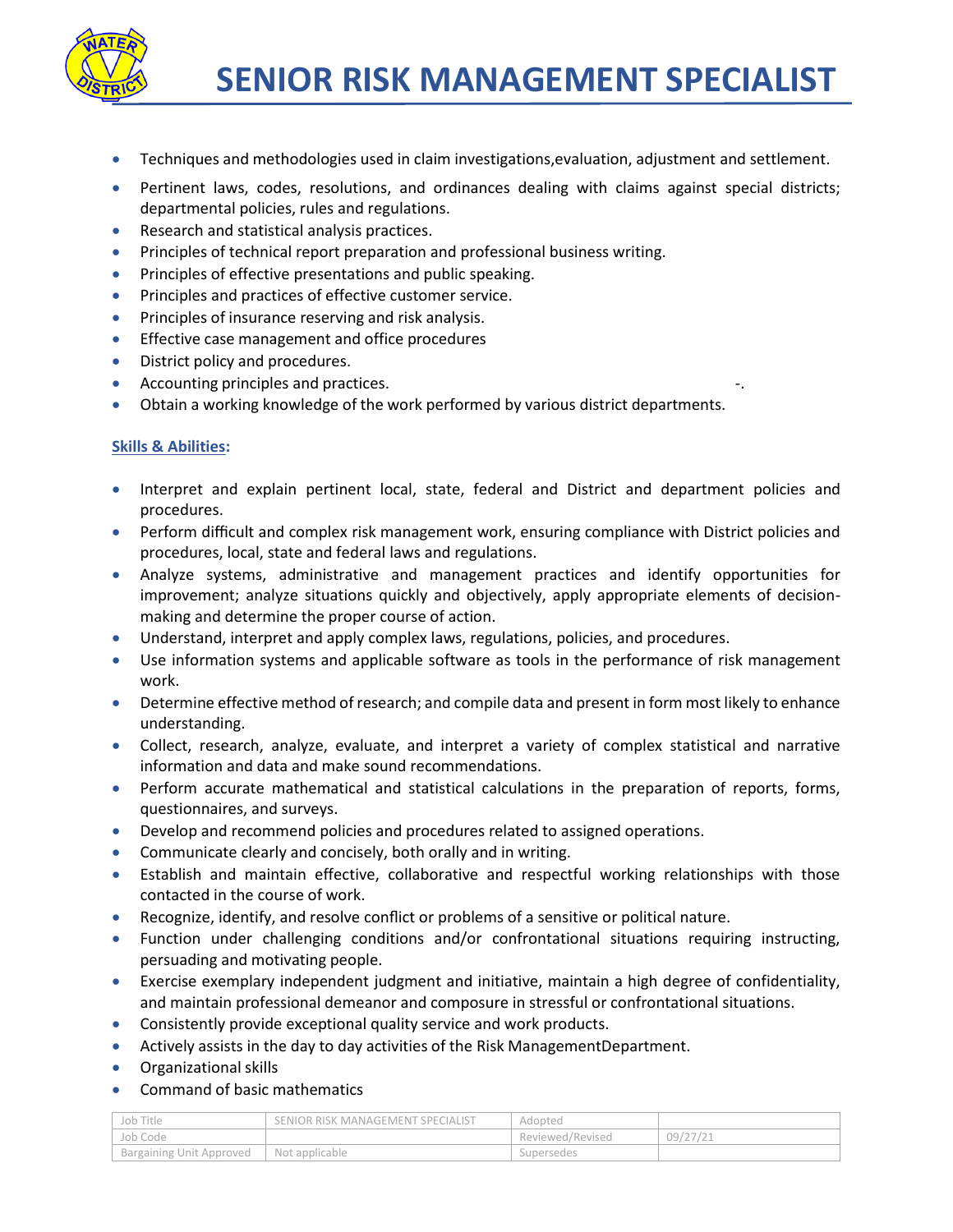

- Prioritize and meet deadlines.
- Communicate effectively both verbally and in writing.
- Exercises sound, independent judgement using general policy guidelines.
- **Establish and maintain cooperative working relationship.**
- Use professional customer service skills.
- Operate a computer workstation and accurately input data.
- Maintain accurate records and files in paper and paperless systems.
- Prepare clear and concise reports and/or special projects.
- Understand and interpret public liability case law, rules and official documents
- Manages a caseload and respond to claims in timely manner.

# **EDUCATION:**

Bachelor's degree from an accredited college or university in Risk Management, insurance, law, business administration, public administration, or a closely related field is highly desirable.

## **LICENSES & CERTIFICATIONS:**

Possession of a valid California Class C Driver License is required at time of appointment and must be valid at all times during employment.

Professional Risk Management Certification Designation, such as Associate in Risk Management (ARM™) designation, ARM-Public, RIMS-Certified Risk Management Professional, Associate in Claims (AIC), Chartered Property Casualty Underwriter (CPCU), Human Resources Management Certificate is desirable.

### **EXPERIENCE:**

Five (5) years of progressively professional level experience in a multi-faceted public sector agency, risk management, insurance, legal, or claim role.

### **Microsoft Office Proficiency**:

 Intermediate Skill Level or Above in Word, PowerPoint, Excel, Charts, Graphs, Windows Explorer, and Databases.

| Job Title                | SENIOR RISK MANAGEMENT SPECIALIST | Adopted          |          |
|--------------------------|-----------------------------------|------------------|----------|
| Job Code                 |                                   | Reviewed/Revised | 09/27/21 |
| Bargaining Unit Approved | Not applicable                    | Supersedes       |          |